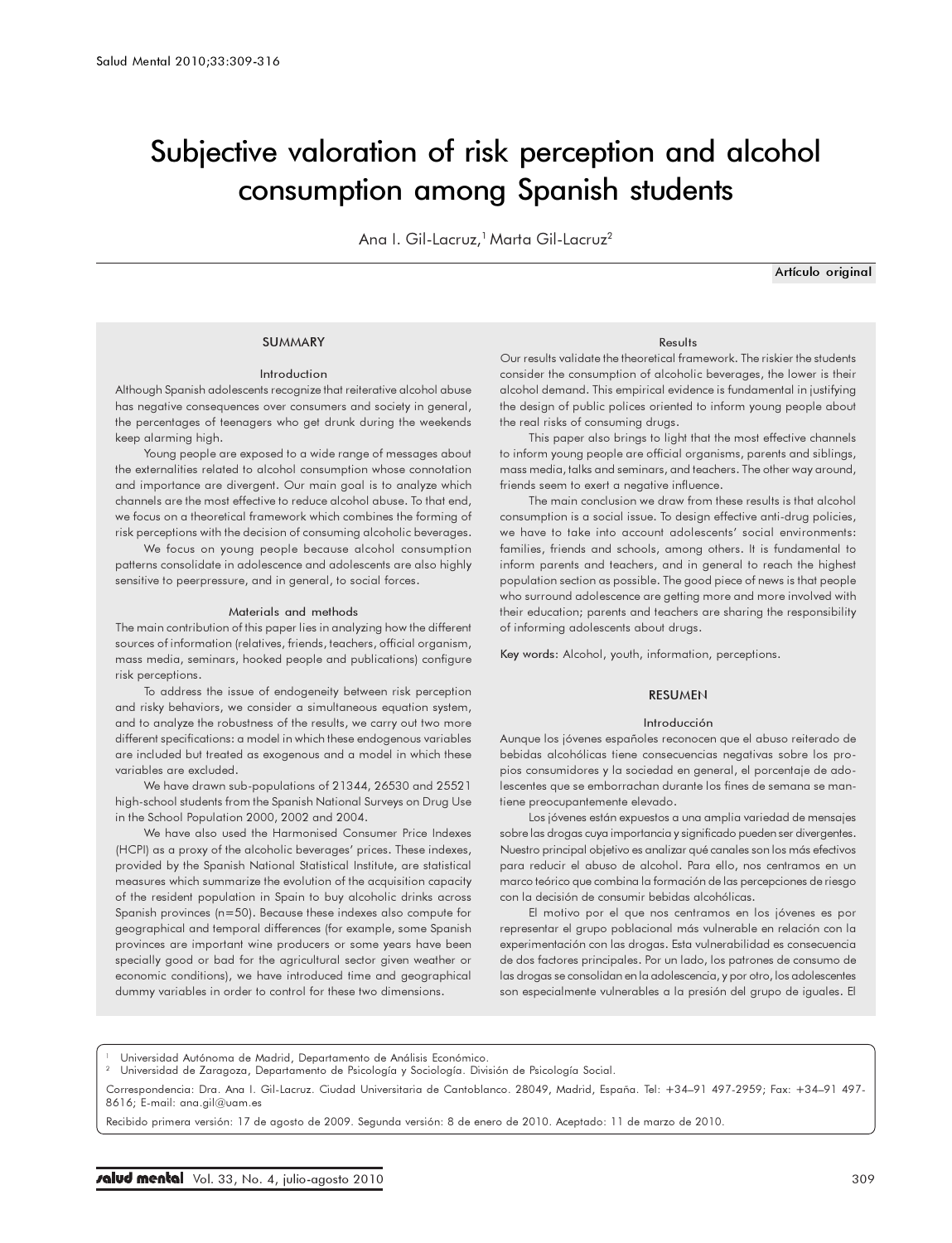alcohol cumple un papel primordial en la experimentación con las sustancias adictivas, pues su abuso representa un paso previo al consumo de otras drogas más duras.

#### Datos y método

La principal contribución de este artículo radica en analizar cómo las diferentes fuentes de información (familiares, amigos, profesores, organismos oficiales, medios de comunicación, seminarios, personas con problemas de adicción y publicaciones) configuran la percepción de riesgo.

La muestra poblacional consta de 21344, 26530 y 25521 estudiantes de secundaria procedentes de las Encuestas sobre Drogas a la Población Escolar 2000, 2002 y 2004.

También hemos empleado el Índice de Precios Armonizado (IPCA) como una aproximación de los precios de las bebidas alcohólicas. Estos índices de precios, proporcionados por el Instituto Nacional de Estadística, son medidas estadísticas que resumen la capacidad de compra de los ciudadanos residentes en las distintas provincias españolas (n=50). Por lo tanto, estos índices también recogen diferencias temporales y espaciales (como que una provincia sea productora de vino o que en un año hubiera una mala cosecha de uva), por lo que introdujimos variables ficticias temporales y geográficas que controlen dichos efectos.

Para abordar el tema de la endogeneidad entre la percepción de riesgo y los comportamientos arriesgados, consideramos un sistema de ecuaciones simultáneas, y para analizar la robustez de los resultados, llevamos a cabo dos especificaciones adicionales: un modelo en que las variables potencialmente endógenas son incluidas pero tratadas como exógenas, y otro modelo en que son excluidas.

### Resultados

Nuestros resultados validan las hipótesis teóricas, pues encontramos evidencia empírica de que los estudiantes que consideran las bebidas alcohólicas más perniciosas, las demandan menos. Este resultado es fundamental para justificar el diseño de políticas públicas orientadas a informar a los jóvenes sobre el riesgo real de consumir drogas.

Este artículo también demuestra que las fuentes de información más efectivas para los jóvenes son los organismos oficiales, los padres y hermanos, los medios de comunicación, las charlas y seminarios, y los profesores. Al contrario, los amigos ejercen una influencia negativa.

La heterogeneidad no observada podría generar resultados desviados, en parte al menos en la relación subyacente entre las fuentes de información y las percepciones de riesgo de los estudiantes. Hemos analizado si las variables que determinan la formación de la percepción de riesgos, como las características socio-demográficas, pueden influir también en la tendencia a recibir información mediante canales diferenciales.

La principal conclusión que extraemos de esta investigación es que los políticos deberían continuar ofreciendo campañas antidroga a la gente joven, prestando por ello atención a sus ambientes sociales: familias, amigos y colegios, principalmente. Es importante acceder al mayor número de estudiantes posible, pero también informar a sus padres y profesores. El argumento para el optimismo es que en España los padres y profesores se involucran cada vez más en la educación antidroga de los jóvenes.

Palabras clave: Alcohol, juventud, información, percepción.

## **INTRODUCTION**

In modern societies, the search for enjoyment highlights the pleasures obtained from alcohol consumption versus the negative externalities. The real price of consuming alcoholic beverages is no restraint to their monetary values but it also includes aspects such as social conflicts, worse state of health or lower career expectancies. It is exactly the avoidance of future potential problems what determines the preventive character of informative campaigns.

According to the Spanish National Survey on Drug Use in the School Population  $(2004)^{1}$   $22\%$  of students with ages between 14 and 18 years have been drunk at least once in the last 30 days. Young people are usually targeted as the most vulnerable population group to drug experimentation. On the one hand, alcohol consumption patterns consolidate in adolescence and, on the other hand, adolescents are highly sensitive to peer-pressure, and in general social forces.<sup>2</sup> Most Spanish students are aware of the risks related to alcohol abuse (73% of the interviewed answered that drinking alcohol has a negative influence over health). However, a high percentage of these students (54%) do not consider alcohol as a drug.

Although informative anti-drug campaigns are usually offered by the State, that does not mean they are free, so we have to conjecture how to improve their efficiency and efficacy. The main goal of this research is to analyze the influence of the information source (relatives, friends, teachers, official organism, mass media, seminars, hooked people and publications) on the forming of risk perceptions. According to socio-cognitive theories, such as the Planned Action Theory, we tend to adopt healthier behaviors if those who surround us consider these behaviors as positive. The key point of these theories is the consideration of people close to us in the adoption of healthy behaviors.<sup>3</sup> This environmental influence is the main reason why we introduce in our model the information transferred by people who belong to the students' social networks.

## LITERATURE REVIEW

The main reason why informative campaigns are usually offered by the public sector is the presence of inefficiencies in the private demand for healthy goods and services that promotes higher social inequalities.4,5 Governmental informative initiatives are wide ranging, from legislative actions (for example, labels) to preventive messages (such as TV adverts that encourage teenagers to look for alternative leisure activities).

Most developed countries promote preventive services. Through educative campaigns, policy makers pretend to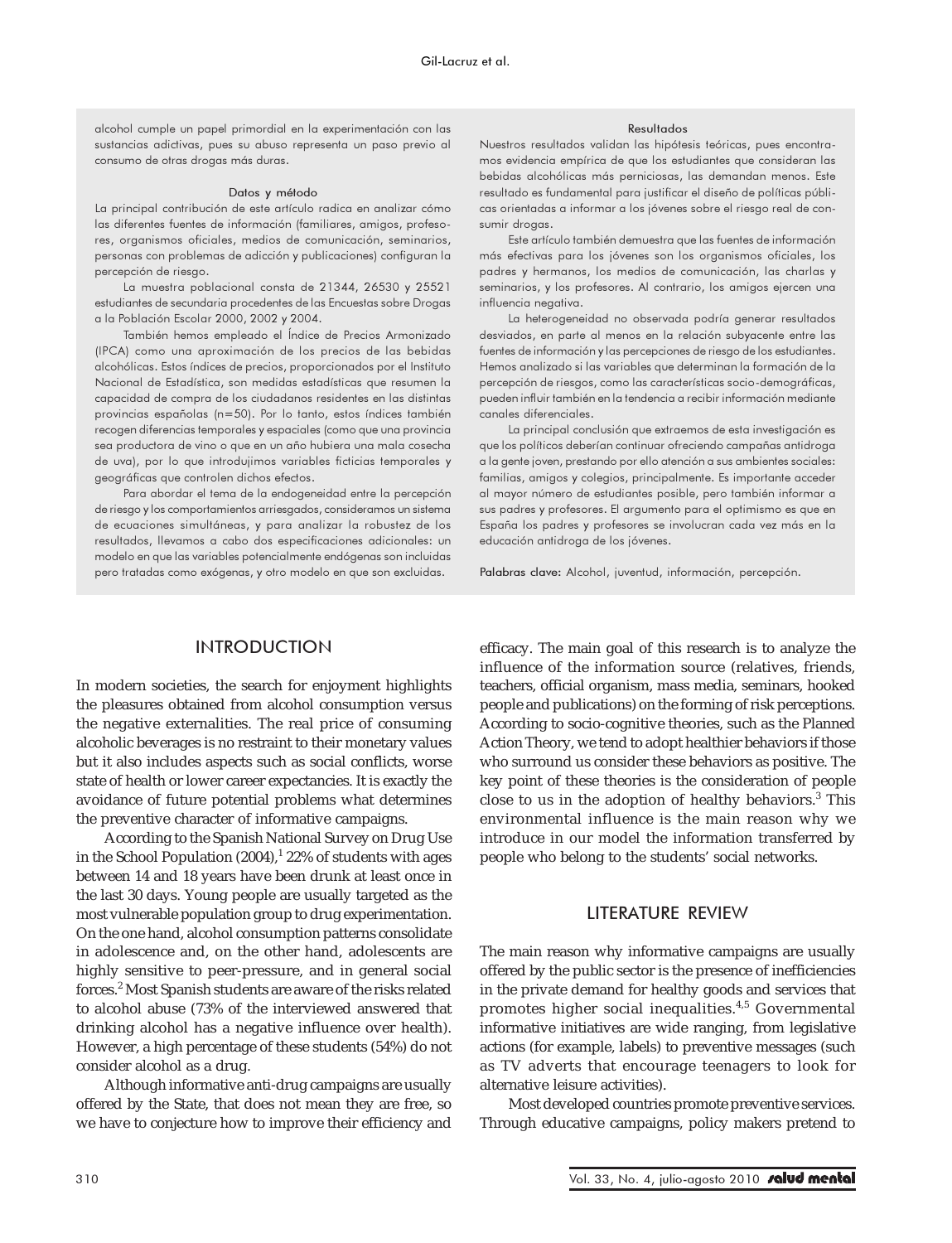improve citizens' state of health by the adoption of healthier life styles. There is empirical evidence about the positive impact of information in shaping risk perceptions and, therefore, in developing human capital. $6-8$  Although the transmission of preventive messages is positive, the relevance is reduced in most empirical studies.<sup>9,10</sup>

One reason that explains this lack of effectiveness is the economical power of alcohol industries, which invest huge budgets in marketing strategies much higher than those allocated by governments to drug prevention. $^{11}$ 

Therefore, the individual perceived risk depends on a compendium of messages that might be quite different, or even contradictory. Marketing adverts emphasize the pleasures obtained from drinking whereas preventive campaigns highlight negative consequences. Concerning this informative divergence, it is essential to comprehend how people internalize health information when they demand alcoholic beverages. $12$  The goal of preventive campaigns is to provide information that could help the consumers to take rational decisions; to understand the link between information and choices; and to determine if the market forces might be able to correct these informative deficiencies.<sup>13</sup>

The adequacy of providing more information to the consumers generates opposite points of view. Some authors defend the idea that consumers are wrongly informed,<sup>14</sup> whereas others affirm that consumers take decisions knowing risks, being only the risk scale diffuse.15 On the other hand, higher information endowments do not always promote desirable healthy behaviors, and what is worse, antidrug campaigns might also spread false alarms by wrong risk definitions.<sup>16</sup>

## THEORETICAL FRAMEWORK

The study of risk perceptions helps us to identify a model that predicts human behaviors. Thus, for example, individuals who consider alcohol abuse dangerous will be less willing to abuse alcoholic beverages. In the first economical studies about risk perceptions  $(\pi_{\!i})$ , the forming of risk perceptions was structured by three informational resources: past risk assessment (*qi* ), individual experience (*pi* ) and information endowment from, for example, mass media or product labels (*ri* ).

(1)  $\pi_i = \omega p_i + \gamma q_i + \zeta r_i$ 

The effect of an informative change over the perceived risk is obtained by differentiating (1) with respect to the endowment of information.<sup>12,17,18</sup> The theoretical hypothesis we want to validate is that the influence of anti-drug information on students' alcohol demand differs in sense and magnitude by informative channels.

The effectiveness of informative campaigns lies in closing the gap between objective risk and individual

perceived risk, that is, on the capacity to correct the deviation between the information that people have and the information that they should get to make adequate decisions. As not everybody processes information in the same way, informative campaigns should be designed in order to reach especially the most vulnerable population groups. Risk perception is a subjective judgment that depends hugely on the individual's reasoning capacity. This capacity depends on previous individual beliefs defined by different institutions (families, schools or churches, among others), socio-economic characteristics, and even the fact of being a person prone to behave riskily (smoke, drive over the speed limits...).<sup>19</sup> What is more, alcohol risk perceptions also depend on the status of being a drinker.<sup>20</sup>

## DATA AND EMPIRICAL FRAMEWORK

We have drawn sub-populations of 21344, 26530 and 25521 high-school students from the Spanish National Surveys on Drug Use in the School Population 2000, 2002 and 2004, which have been carried out by the Spanish Ministry of Health and Consumption. Consideration has been only given to those students whose ages fall between 14 and 18 years.

We have also used the Harmonised Consumer Price Indexes  $(HCPI)^{21}$  to get a price index of alcoholic drinks. These indexes, provided by the Spanish National Statistical Institute, are statistical measures which summarise the evolution of the acquisition capacity of the population residing in Spain to buy alcoholic drinks across Spanish provinces (n=50). Because these indexes also compute for geographical and temporal differences, we have introduced time dummy variables (*Year2000*, *Year2002* and *Year2004*) and geographical dummy variables (*North, South, Centre, East, Islands* and *Madrid*) in order to control for these two dimensions.

The dependent variables are *AlcoholConsumer* and *AlcoholRisk*. The first one indicates whether or not the adolescent has drunk alcoholic beverages in the last 30 days, and the second one measures how dangerous the adolescent perceives his/her alcohol consumption to be. To address the issue of frequency and quantity in relation to alcohol consumption, we consider *AlcoholAbuse* as an alternative for *AlcoholConsumer*. This new variable is more restricted, and it indicates whether or not the adolescent has been drunk at least once during the last 30 days. In the last 30 days, 60% of the interviewed students have consumed alcoholic drinks and 22% affirm to have been drunk at least once. Pairwise comparisons confirm with a significance level of 5% that *AlcoholConsumer* and *AlcoholAbuse* are negatively correlated with *AlcoholRisk*.

As explanatory variables, we have considered the following ones: *Male, Age, FatherCollege, MotherCollege,*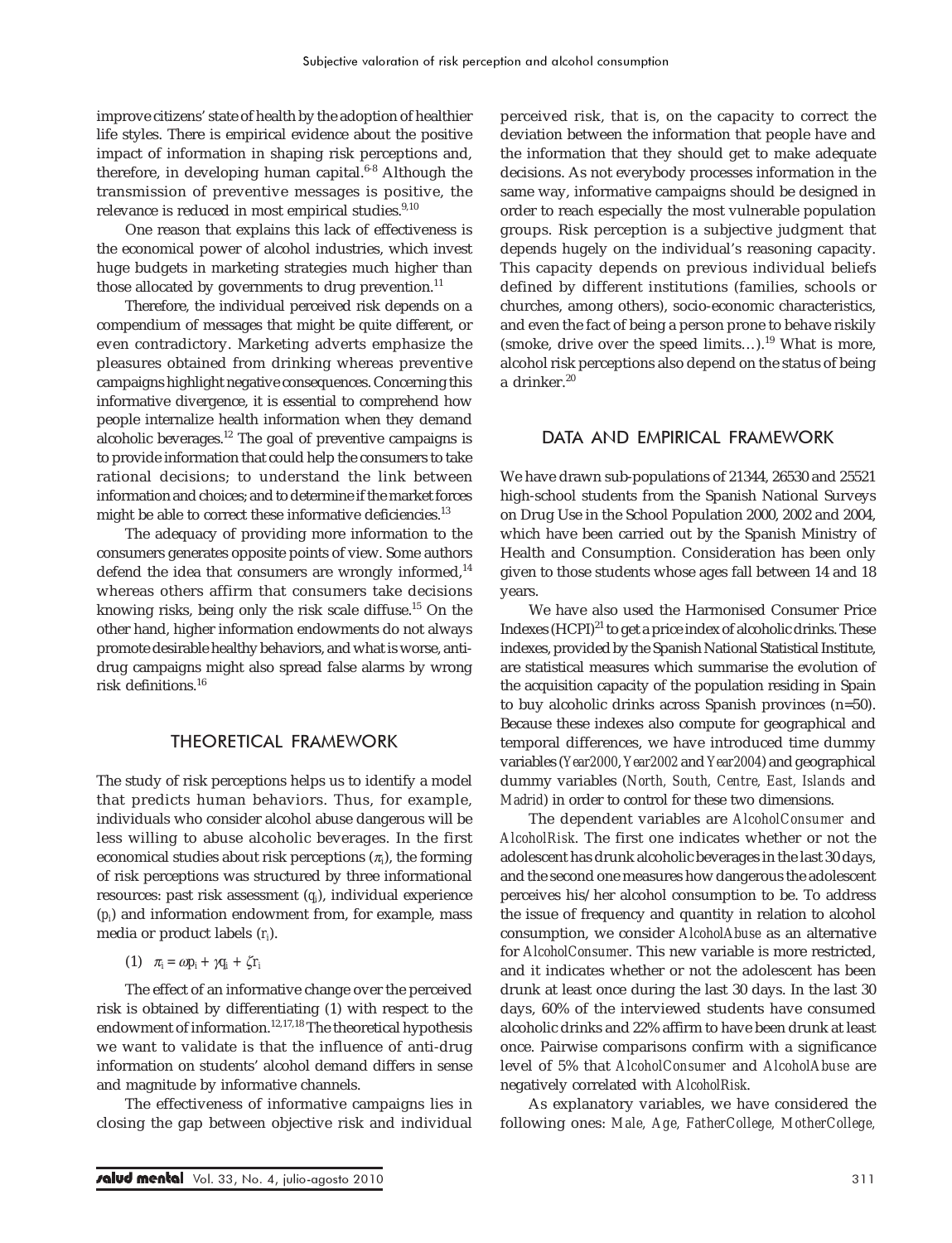*FatherWork, MotherWork, LivingBothParents, Budget, Information (Parents&Siblings, OtherRelatives, Friends, Teachers, OfficialOrganism, MassMedia, Talks&Seminars, HookedPeople, Publications)* and *AlcoholPrice* (Table 1).

Regarding the access of anti-drug campaigns, the channels that reach the highest number of high-school students are mass media (64%), parents and siblings (59%), teachers (47%) and friends (46%).

Once we have defined the theoretical model and organized the data base, we focus on the development of the empirical framework. From equation (1), we estimate the forming of the individual risk perception as follows:

(2) 
$$
\text{AlcoholRisk}_i = \alpha_0 + \alpha_1 X_{1i} + \alpha_2 X_{2i} + \alpha_3 X_{3i} + \alpha_4 \text{Area}_i + \alpha_5 \text{Time}_i + u_i
$$

where <sup>Χ</sup>*1i* represents prior risk perception, <sup>Χ</sup>*2i* individual experience and <sup>Χ</sup>*3i* direct information transfer. Prior risk perceptions are not observable, so we will assume that their effect is taken into account under the constant term. Individual experiences are covered under *AlcoholConsumer, Male, Age, FatherCollege, MotherCollege, FatherWork, MotherWork, LivingBothParents* and *Budget*. Direct

Table 1. Descriptive statistics

| Variable                      | Description                                                                                                                                                                       | Mean    | (SD)               |
|-------------------------------|-----------------------------------------------------------------------------------------------------------------------------------------------------------------------------------|---------|--------------------|
| Endogeneous                   |                                                                                                                                                                                   |         |                    |
| <b>AlcoholConsumer</b>        | This takes the value 1 if the student has consumed alcoholic beverages in the last<br>30 days, 0 otherwise.                                                                       | 0.6041  | (0.4890)           |
| AlcoholAbuse                  | This takes the value 1 if the student has been drunk at least one in the last month,<br>0 otherwise.                                                                              | 0.2220  | (0.4156)           |
| AlcoholRisk                   | This takes a value according to the individual risk perception of drinking alcoholic<br>beverages (1 no problems; 2 not may problems; 3 several problems; 4 too much<br>problems) | 2.3029  | (0.9696)           |
| <b>Exogeneous</b>             |                                                                                                                                                                                   |         |                    |
| Male                          | This takes the value 1 if the student is male, 0 otherwise                                                                                                                        | 0.4886  | (0.4998)           |
| Age                           | This variable informs us about the age of the student                                                                                                                             | 15.6856 | (1.1752)           |
| FatherCollege                 | This takes the value 1 if the student's father completed College, 0 otherwise.                                                                                                    | 0.2100  | (0.4073)           |
| MotherCollege                 | This takes the value 1 if the student's mother completed College, 0 otherwise.                                                                                                    | 0.1816  | (0.3855)           |
| <b>FatherWork</b>             | This takes the value 1 if the student's father works, 0 otherwise.                                                                                                                | 0.8951  | (0.3063)           |
| <b>MotherWork</b>             | This takes the value 1 if the student's mother works, 0 otherwise.                                                                                                                | 0.5952  | (0.4908)           |
| <b>LivingBothParents</b>      | This takes the value 1 if the student lives with both parents, 0 otherwise                                                                                                        | 0.8681  | (0.3383)           |
| <b>Budget</b>                 | This variable informs us about the budget the student has available per week<br>(deflated to year 2001)                                                                           |         | 15.6135 (16.3606)  |
| Information: Parents&Siblings | This takes the value 1 if the students received anti-drug information by parents<br>and/or siblings, 0 otherwise.                                                                 | 0.5807  | (0.4934)           |
| Information: OtherRelatives   | This takes the value 1 if the students received anti-drug information by other<br>relatives, 0 otherwise.                                                                         | 0.3101  | (0.4625)           |
| Information: Friends          | This takes the value 1 if the students received anti-drug information by friends, 0<br>otherwise.                                                                                 | 0.4641  | (0.4987)           |
| Information: Teachers         | This takes the value 1 if the students received anti-drug information by teachers, 0<br>otherwise.                                                                                | 0.4749  | (0.4993)           |
| Information: OfficialOrganism | This takes the value 1 if the students received anti-drug information by official<br>organism, 0 otherwise.                                                                       | 0.2458  | (0.4306)           |
| Information:MassMedia         | This takes the value 1 if the students received anti-drug information by mass media,<br>0 otherwise.                                                                              | 0.6368  | (0.4808)           |
| Information:Talks&Seminars    | This takes the value 1 if the students received anti-drug information by talks and/<br>or seminars, 0 otherwise.                                                                  | 0.4598  | (0.4983)           |
| Information: HookedPeople     | This takes the value 1 if the students received anti-drug information by people<br>who suffered the consequences of consuming drugs, 0 otherwise.                                 | 0.2753  | (0.4466)           |
| Information: Publications     | This takes the value 1 if the students received anti-drug information by brochures<br>and/or other kind of publications, 0 otherwise.                                             | 0.4049  | (0.4908)           |
| AlcoholPrice                  | Harmonized price index of alcoholic beverages through Autonomous Communities<br>(year base 2001).                                                                                 |         | 105.3732 (11.8490) |

We have also included three time dummy variables (Year2004, Year2002, Year2000) and six regional variables (Madrid, Center, South, North, East and Islands)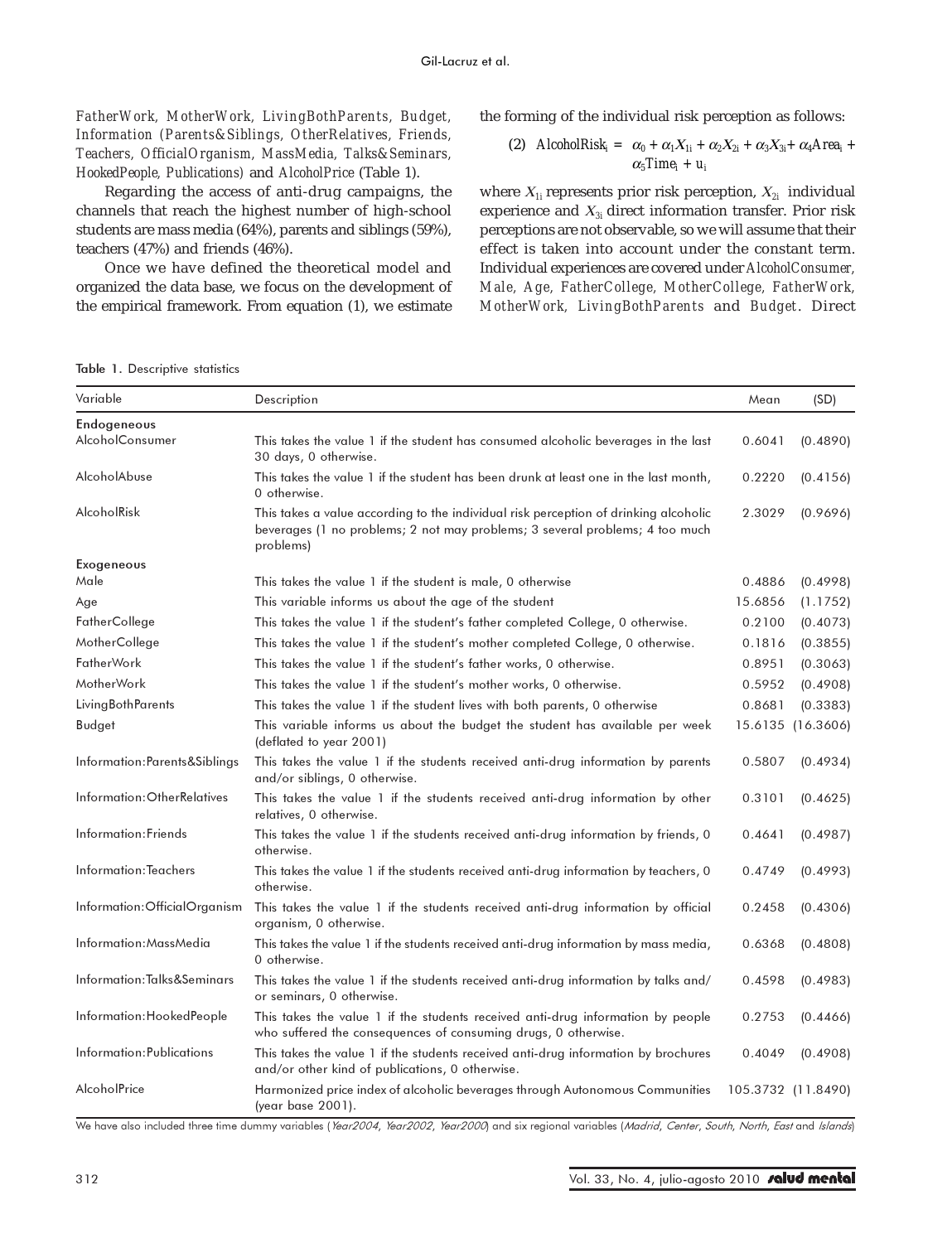information transfers are considered by source of *Information*. We also introduce time dummy variables that inform us which year the individual was interviewed and regional dummy variables that inform us in which geographical area the individual lives*.*

On the other hand, the consumption decision equation adopts the following structure:

(3) *AlcoholConsumer*<sub>i</sub><sup>\*</sup> = 
$$
\beta_0 + \beta_1 Y_{1i} + \beta_2 A \text{IcoholRisk}_i + \beta_3 \text{Area}_i + \beta_4 \text{Time}_i + \varepsilon_i
$$

Y1i represents socio-demographic characteristics (*Male, Age, FatherCollege, MotherCollege, FatherWork, MotherWork, LivingBothParents, AlcoholPrice* and *Budget*). Once again, we consider time and regional dummy variables*.*

The estimations of equations (2) and (3) may lead to biased and inconsistent coefficients if for example there is a third factor correlated with both *AlcoholRisk* and *AlcoholConsumer*. To address the issue of endogeneity, we follow a two stage procedure with a dichotomous endogenous variable $^{22}$ (*AlcoholConsumer*). In the first stage, the reduced form equation of *AlcoholConsumer* is estimated using a probit model, and then *AlcoholRisk* is estimated by ordinary least square replacing *AlcoholConsumer* with its predicted value. In the second stage, the reduced form equation of *AlcoholRisk* is estimated using ordinary least squares, and then *Alcohol Consumer* is estimated by a probit model introducing the standard error of the previous equation and the original value of *AlcoholRisk*.

As instrument for the variable *AlcoholConsumer* we use a variable that we assume affects the consumer decision but it does not predict risk perceptions: *AlcoholPrice.* Following the same argumentation line, as instruments for the variable *AlcoholRisk* we focus on the different sources of *Information*.

There is another important source of endogeneity: the nature of the link between risk perceptions and information endowments. For example, individuals who suffered from the negative consequences of alcohol abuse might be more curious to get information about alcohol secondary effects. However, we assume that circumstances are more powerful explaining the health outcomes than vice versa. The main implication is that the estimated coefficients must be understood as measures of association, rather than casual relationships.

Lastly, we repeat estimations with *AlcoholAbuse* instead of *AlcoholConsumer*.

# RESULTS

To address the issue of endogeneity between risk perception and risky behaviors, we consider a simultaneous equation system (Model A), and to analyze the robustness of the results, we carry out two more different specifications: a model in which these endogenous variables are included but treated as exogenous (Model B) and a model in which these variables are excluded (Model C) (Tables 2 and 3).

Table 2. Estimation of the percentage of alcohol consumers (probit models: mfx)

|                     |                                 | AlcoholConsumer                           |                                |                                | AlcoholAbuse                             |                              |
|---------------------|---------------------------------|-------------------------------------------|--------------------------------|--------------------------------|------------------------------------------|------------------------------|
|                     | Model A 1<br>$(PR^2 = 10.20\%)$ | Model B <sub>1</sub><br>$(PR^2 = 9.98\%)$ | Model C 1<br>$(PR^2 = 9.34\%)$ | Model A 2<br>$(PR^2 = 1.76\%)$ | Model B <sub>2</sub><br>$(PR^2 = 1.75%)$ | Model C 2<br>$(PR2 = 1.66%)$ |
| AlcoholRisk         | $-0.0435***$                    | $-0.0439***$                              |                                | $-0.0105***$                   | $-0.0105***$                             |                              |
| Male                | $-0.0320***$                    | $-0.0313***$                              | $-0.0217***$                   | $-0.0048***$                   | $-0.0050*$                               | $-0.0022$                    |
| Age                 | $0.1228***$                     | $0.1237***$                               | $0.1230***$                    | $0.0246***$                    | $0.0243***$                              | $0.0239***$                  |
| FatherCollege       | $0.0459***$                     | $0.0251***$                               | $0.0225***$                    | $-0.0046$                      | $-0.0061$                                | $-0.0063$                    |
| MotherCollege       | $0.0211***$                     | 0.0012                                    | $-0.0007$                      | 0.0055                         | 0.0039                                   | 0.0031                       |
| <b>FatherWork</b>   | $0.0201***$                     | $0.0265***$                               | $0.0285***$                    | $-0.0132***$                   | $-0.0122***$                             | $-0.0119***$                 |
| MotherWork          | $0.0327***$                     | $0.0380***$                               | $0.0376***$                    | $-0.0034$                      | $-0.0026$                                | $-0.0026$                    |
| LivingBothParents   | $-0.0524***$                    | $-0.0158***$                              | $-0.0152***$                   | $-0.0135**$                    | $-0.0069$                                | $-0.0064$                    |
| Budget              | $0.0050***$                     | $0.0038***$                               | $0.0038***$                    | $0.0008***$                    | $0.0009***$                              | $0.0009***$                  |
| AlcoholPrice        | $-0.0009***$                    | $-0.0011***$                              | $-0.0010***$                   | 0.0009                         | 0.0023                                   | 0.0026                       |
| North               | $0.0388***$                     | $0.0583***$                               | $0.0572***$                    | $-0.0171***$                   | $-0.0146***$                             | $-0.0152***$                 |
| South               | $-0.0562***$                    | $-0.0355***$                              | $-0.0311***$                   | $-0.0255***$                   | $-0.0247***$                             | $-0.0251***$                 |
| Center              | $0.0855***$                     | $0.1029***$                               | $0.1048***$                    | $-0.0188***$                   | $-0.0175***$                             | $-0.0173***$                 |
| East                | $0.0202***$                     | $0.0498***$                               | $0.0482***$                    | $-0.0174***$                   | $-0.0146***$                             | $-0.0154***$                 |
| Islands             | $-0.0401***$                    | $-0.0673***$                              | $-0.0702***$                   | $-0.0603***$                   | $-0.0642***$                             | $-0.0651***$                 |
| Madrid <sup>a</sup> |                                 |                                           |                                |                                |                                          |                              |
| Year2004            | 0.0083                          | 0.0292                                    | 0.0340                         | $-0.0536***$                   | $-0.0542***$                             | $-0.0531***$                 |
| Year2002            | $-0.0816***$                    | $-0.0598$                                 | $-0.0566$                      | 0.0032                         | $-0.0030$                                | $-0.0036$                    |
| Year2000ª           |                                 |                                           |                                |                                |                                          |                              |
| <b>SE</b>           | $-17.1517***$                   |                                           |                                | $-2.2674**$                    |                                          |                              |

<sup>a</sup> Variables of reference

\* Significant at 10% level; \*\* Significant at 5% level; \*\*\* Significant at 1% level.

Model A is a simultaneous model of AlcoholRisk and AlcoholConsumer, in Model B these potentially endogenous variables are treated as exogenous and in Model C these variables are excluded as explanatory factors.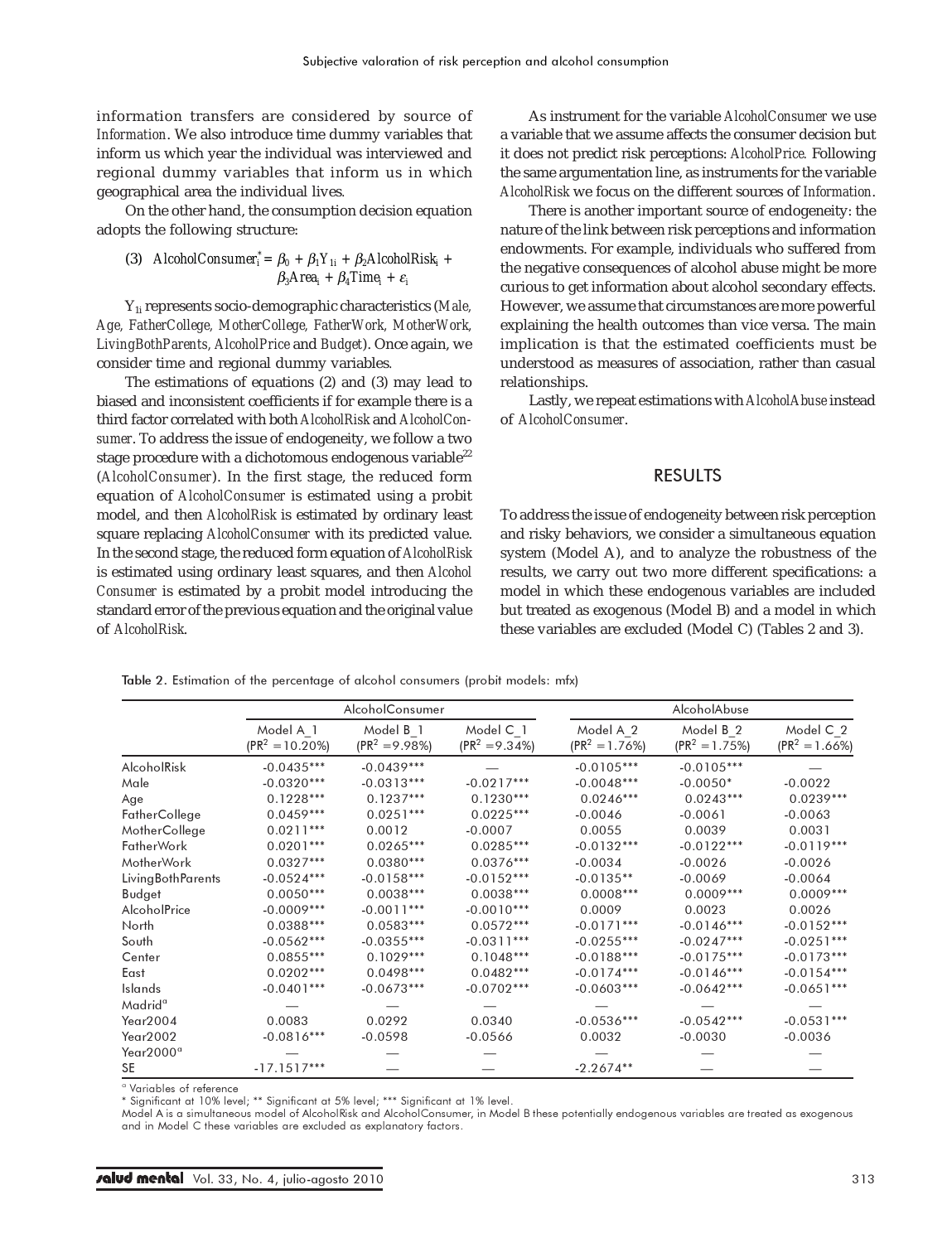|  |  |  |  | Table 3. Estimation of the alcohol risk perception (Ordinary Least Square Regression: coefficients) |  |
|--|--|--|--|-----------------------------------------------------------------------------------------------------|--|
|--|--|--|--|-----------------------------------------------------------------------------------------------------|--|

|                               | Model A 1         | Model B 1         | Model C 1         | Model A 2         | Model B 2         | Model C 2         |
|-------------------------------|-------------------|-------------------|-------------------|-------------------|-------------------|-------------------|
|                               | $(AR^2 = 2.27\%)$ | $(AR^2 = 2.91\%)$ | $(AR^2 = 2.26\%)$ | $(AR^2 = 3.94\%)$ | $(AR^2 = 3.97\%)$ | $(AR^2 = 3.92\%)$ |
| <b>AlcoholConsumer</b>        | $-0.1765$         | $-0.1727***$      |                   |                   |                   |                   |
| AlcoholAbuse                  |                   |                   |                   | 2.0950***         | $-0.0559***$      |                   |
| Male                          | $-0.2164***$      | $-0.2166***$      | $-0.2140***$      | $-0.2336***$      | $-0.2346***$      | $-0.2346***$      |
| Age                           | 0.0191            | $0.0188***$       | 0.0002            | $-0.0482***$      | $-0.0004$         | $-0.0017$         |
| FatherCollege                 | $0.0529***$       | $0.0528***$       | $0.0498***$       | $0.0482***$       | $0.0328***$       | $0.0332***$       |
| MotherCollege                 | $0.0449***$       | $0.0450***$       | $0.0451***$       | $0.0356***$       | $0.0430***$       | $0.0427***$       |
| <b>FatherWork</b>             | $-0.0123$         | $-0.0126$         | $-0.0169$         | 0.0063            | $-0.0175$         | $-0.0168*$        |
| MotherWork                    | 0.0103            | 0.0101            | 0.0047            | 0.0043            | $-0.0038$         | $-0.0037$         |
| LivingBothParents             | 0.0038            | 0.0036            | 0.0056            | 0.0131            | $-0.0024$         | $-0.0021$         |
| Budget                        | $-0.0024***$      | $-0.0023***$      | $-0.0028***$      | $-0.0043***$      | $-0.0023***$      | $-0.0023***$      |
| Information: Parents&Siblings | $0.0466***$       | $0.0466***$       | $0.0453***$       | $0.0708***$       | $0.0636***$       | $0.0638***$       |
| Information: Other Relatives  | 0.0109            | 0.0111            | $0.0167**$        | $0.0218***$       | $0.0222***$       | $0.0222***$       |
| Information: Friends          | $-0.0256*$        | $-0.0262***$      | $-0.0422***$      | $-0.0673***$      | $-0.0341***$      | $-0.0349***$      |
| Information: Teachers         | $0.0242***$       | $0.0243***$       | $0.0256***$       | $0.0229***$       | $0.0235***$       | $0.0235***$       |
| Information: OfficialOrganism | $0.0453***$       | $0.0451***$       | $0.0393***$       | $0.0389***$       | $0.0418***$       | $0.0417***$       |
| Information: Mass Media       | $0.0325***$       | $0.0327***$       | $0.0362***$       | $0.0696***$       | $0.0524***$       | $0.0528***$       |
| Information:Talks&Seminars    | $0.0324***$       | $0.0322***$       | $0.0309***$       | $0.0301***$       | $0.0258***$       | $0.0260***$       |
| Information: HookedPeople     | $-0.0200$         | $-0.0204***$      | $-0.0363***$      | $-0.0849***$      | $-0.0312***$      | $-0.0326***$      |
| Information: Publications     | $-0.0036$         | $-0.0035$         | $-0.0028***$      | $0.0161***$       | 0.0085            | $0.0087***$       |
| North                         | 0.0113            | 0.0110            | 0.0035            | $0.0376**$        | 0.0031            | 0.0039            |
| South                         | $-0.0868***$      | $-0.0868***$      | $-0.0809***$      | $-0.0331$         | $-0.0817***$      | $-0.0799***$      |
| Center                        | $-0.0662***$      | $-0.0664***$      | $-0.0820***$      | $-0.0335***$      | $-0.0701***$      | $-0.0692***$      |
| East                          | 0.0096            | 0.0095            | 0.0037            | $0.0479*$         | 0.0087            | 0.0096            |
| Islands                       | $0.0847***$       | $0.0846***$       | $0.0977***$       | $0.2521***$       | $0.1028**$        | $0.1067***$       |
| Madrid <sup>a</sup>           |                   |                   |                   |                   |                   |                   |
| Year2004                      | $-0.0788***$      | $-0.0791***$      | $-0.0871$         | 0.0193            | $-0.0812***$      | $-0.0785***$      |
| Year2002                      | $-0.0292***$      | $-0.0293***$      | $-0.0236$         | $-0.0366***$      | $-0.0225***$      | $-0.0229***$      |
| Year2000 <sup>a</sup>         |                   |                   |                   |                   |                   |                   |
| Intercept                     | 2.2182***         | 2.2218***         | 2.4336            | 2.6806***         | $2.4517***$       | $2.4587***$       |

a Variables of reference

\* Significant at 10% level; \*\* Significant at 5% level; \*\*\* Significant at 1% level.

Model A is a simultaneous model of AlcoholRisk and AlcoholConsumer, in Model B these potentially endogenous variables are treated as exogenous and in Model C these variables are excluded as explanatory factors.

The first of our theoretical hypothesis is validated as there is empirical evidence that higher self-assessed levels of risk determine lower alcohol consumption. Female students have a higher tendency to demand alcoholic beverages, and the oldest students are also the most likely to demand alcoholic beverages. If the students' parents have college studies and work, students are more likely to demand alcoholic beverages than those individuals whose parents do not have college studies or do not work. Living with both parents reduces the students' disposition to drink. Monetary variables determine alcohol consumption in the expected way: prices and available budgets are negatively correlated with the demand for alcoholic beverages.

We do not observe special differences among models what is a guarantee of the estimated parameters' robustness. The estimated error of *AlcoholRisk*'s reduced form (*SE*) is not statistically significant, so there is no strong empirical evidence that unobservable characteristics figure out the forming of alcohol risk perception and the decision of consuming alcoholic beverages. So there are not enough arguments to justify the use of model A versus model B.

Comparing the estimations of *AlcoholAbuse* with the ones of *AlcoholConsumer*, we highlight that, as expected, *AlcoholRisk* is a stronger determinant for *AlcoholConsumer* than for *AlcoholAbuse*.

Regarding the forming of risk perceptions, the second of our theoretical hypothesis is also validated by our results: those students who have consumed alcoholic beverages in the last 30 days perceive alcohol consumption as less dangerous than those students who have not drunk at all. Male students consider that drinking alcohol is less dangerous than females, and the youngest students are more naïve than the oldest ones. If the students' parents have college degrees, students consider the consumption of alcohol riskier.

Regarding monetary variables, we have just introduced the student's available weekly budget. The empirical evidence suggests that higher available budgets are related to lower levels of perceived risk. Concerning the allocation of information we find out that in model A, the coefficients related to six out of nine sources are statistically significant and, what is more, they exert a positive influence in the assessment of higher levels of risk, with the important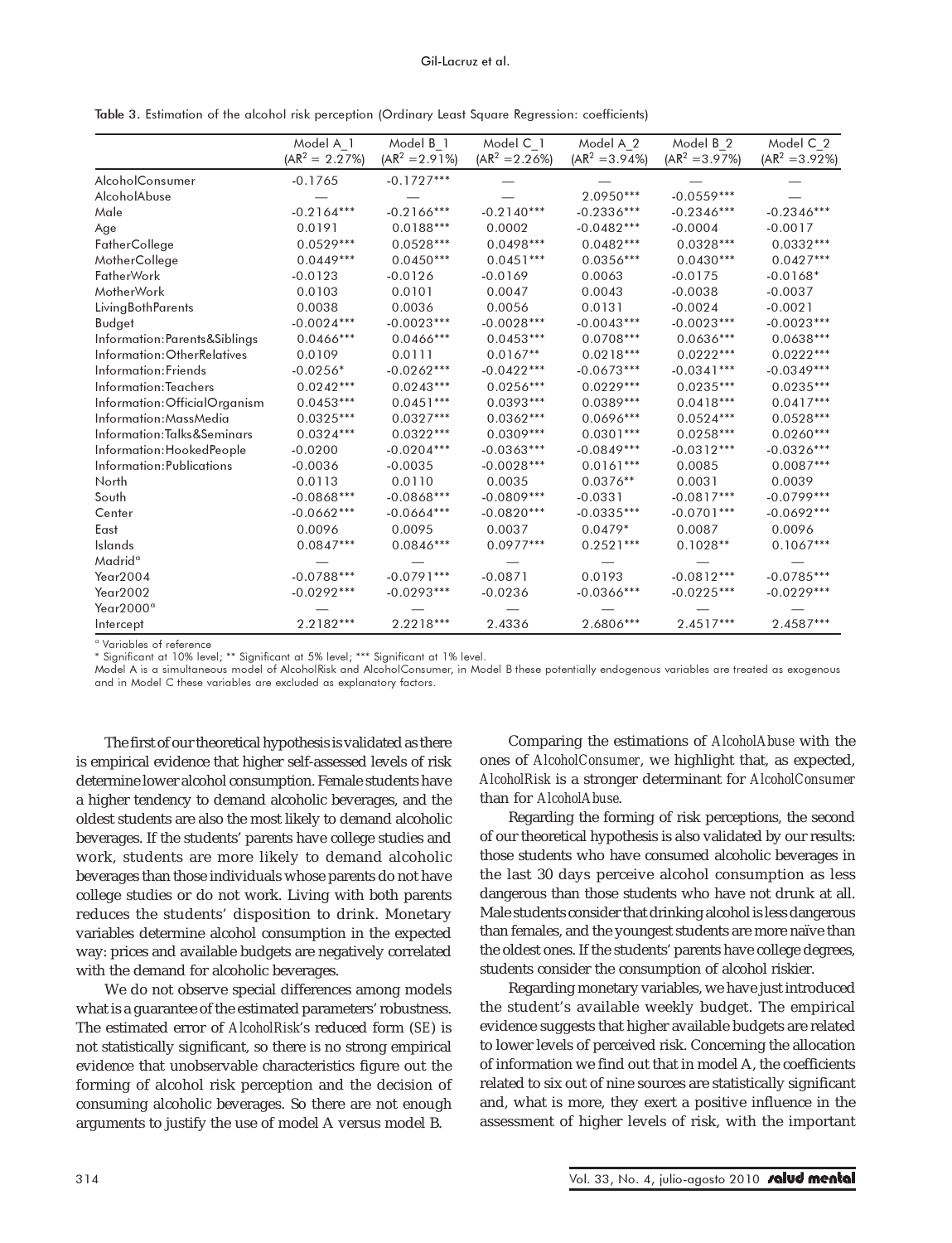| $\frac{1}{2}$                         |
|---------------------------------------|
| $\frac{1}{2}$                         |
|                                       |
| l                                     |
| <b>122222-011</b>                     |
| )<br>J<br>J<br>i                      |
| )<br>)<br>)<br>)                      |
|                                       |
|                                       |
| į<br>j<br>b<br>j                      |
|                                       |
| Ĩ                                     |
| I<br>I                                |
| $\overline{\mathsf{e}}$<br>Table<br>I |

|                                                                                                  | Parents     | Othe                        |                         |                                      | Official                                                             |                            | Talks and                           | Hooked                                                                                       |                                           |
|--------------------------------------------------------------------------------------------------|-------------|-----------------------------|-------------------------|--------------------------------------|----------------------------------------------------------------------|----------------------------|-------------------------------------|----------------------------------------------------------------------------------------------|-------------------------------------------|
|                                                                                                  | siblings    | relatives                   | Friends                 | Teachers                             | organism                                                             | Mass media                 | seminars                            | people                                                                                       | Publications                              |
| Male                                                                                             | $0.0187***$ | $0.0455***$                 | 0.0390 ***              | $0.0258***$                          | $0.0702***$                                                          | $0.0255***$                | $0.0705***$                         | $0.0477***$                                                                                  | $0.0665***$                               |
| Age                                                                                              | $0.0056***$ | $0.0159***$                 | $0.0327***$             | $0.0226***$                          | $0.0132***$                                                          | $0.0228***$                |                                     |                                                                                              | $0.0078***$                               |
| FathxerCollege                                                                                   | $0.0249***$ | $0.0185***$                 | 0.0052                  | $0.0312***$                          | $0.0451***$                                                          | $0.0278***$                | $0.0242***$<br>-0.0125**            |                                                                                              | 0.0050                                    |
| <b>MotherCollege</b>                                                                             | $0.0244***$ | $0.0167***$                 | $0.0021$<br>$0.0049$    | $-0.0121**$<br>$-0.0041$<br>$0.0007$ | $\begin{array}{c} 0.0181^{***} \\ 0.0031 \\ 0.0072^{**} \end{array}$ | 0.0087                     | $0.0114**$<br>0.0103<br>0.0049      | $\begin{array}{c} 0.0429***\\ 0.0115***\\ 0.0011\\ 0.0001\\ -0.0084\\ 0.0169*** \end{array}$ | $0.0172***$<br>0.0090<br>0.0037           |
| FatherWork                                                                                       | $0.0313***$ | $0.0144**$                  |                         |                                      |                                                                      |                            |                                     |                                                                                              |                                           |
| MotherWork                                                                                       | 0.0090**    | $0.0103***$<br>$-0.0259***$ | $0.0222***$             |                                      |                                                                      | 0.0035                     |                                     |                                                                                              |                                           |
| ivingBothParents                                                                                 | $0.0309***$ |                             | 0.0037                  |                                      | $0.0167***$                                                          |                            |                                     |                                                                                              |                                           |
| <b>Budget</b>                                                                                    | $0.0002**$  | $0.0006***$                 | $0.0010***$             | $0.0291***$                          | 0.0001                                                               | $0.0324***$<br>$0.0011***$ | $0.0243***$<br>$0.0005***$          | $-0.0328***$<br>0.0012***                                                                    |                                           |
| North                                                                                            | $0.0467***$ | $0.0197***$                 | $0.0168***$             | $0.0516***$                          | $0.0418***$                                                          | $0.0340***$                | $0.0835***$                         | $-0.0122**$<br>$-0.0133**$<br>$-0.0336***$<br>$0.0119**$                                     | $-0.0011$<br>$-0.0005***$<br>$-0.0304***$ |
| South                                                                                            | $0.0385***$ | 0.0077                      | $0.0343***$             | $0.0675***$                          |                                                                      |                            |                                     |                                                                                              |                                           |
| Center                                                                                           | $0.0336***$ | $0.0147***$                 | $0.0390***$             | $0.0558***$                          | $0.0172***$<br>0.0560***                                             | $-0.0246***$               | $0.0043$<br>$0.0422***$<br>$0.0074$ |                                                                                              | $-0.0420***$<br>0.0042                    |
| East                                                                                             | $0.0580***$ | $0.0231***$                 | $0.0222***$             | $0.0768***$                          | $0.0149***$                                                          | $0.0331***$                |                                     |                                                                                              | $0.0285***$                               |
| Islands                                                                                          | $0.0459***$ | 0.0105                      | $0.0219***$             | 1.0793***                            | 0.0585***                                                            | $0.0484***$                | $0.0468***$                         | $0.0213***$                                                                                  | $0.0617***$                               |
| Madrid <sup>a</sup>                                                                              |             |                             |                         |                                      |                                                                      |                            |                                     |                                                                                              |                                           |
| Year $2004$                                                                                      | $0.0289***$ | $0.0168***$                 | $0.0851***$             | $0.0366***$                          | $0.1055***$                                                          | $0.0253***$                | $0.1137***$                         | $0.0216***$                                                                                  | 0.0949***                                 |
| Year $2002$                                                                                      | $0.0300***$ | $0.0170***$                 | $0.0695***$             | 1.0168***                            | $0.0221***$                                                          | 0.0066                     | $0.0282***$                         | 0.0254                                                                                       | $0.0215***$                               |
| Year2000ª                                                                                        |             |                             |                         |                                      |                                                                      |                            |                                     |                                                                                              |                                           |
| Significant at 10% level; ** Significant at 5% level; ***<br><sup>o</sup> Variables of reference |             |                             | Significant at 1% level |                                      |                                                                      |                            |                                     |                                                                                              |                                           |
| Standard errors in brakes                                                                        |             |                             |                         |                                      |                                                                      |                            |                                     |                                                                                              |                                           |

exception of information transferred by friends. The sources that seem to be more effective in the forming of risk perceptions are the following ones by order of importance: official organism, parents and siblings, mass media, talks and seminars and teachers. Regarding the time evolution, students tend to value the consumption of alcoholic beverages as less dangerous along the time. Regarding Model B and Model C, we also find evidence that other relatives' drug information is useful in informing of risk perceptions, whereas the information provided by hooked people and publications exert a negative influence.

Comparing the estimations of *AlcoholAbuse* with the ones of *AlcoholConsumer*, we observe that in the case of *AlcoholAbuse* the influence of alcohol consumption is not as clear as in the case of *AlcoholConsumer*. Once we control for endogeneity, *AlcoholAbuse* even changes the sense of influence from a negative to a positive magnitude.

Lastly, we analyze how individual characteristics determine the acquirement of information. To that end, we have carried out nine independent probit estimations in which the dependent variables are the channels of anti-drug information (Table 4).

Among the main results, we highlight that being male is positively correlated with having received anti-drug information by family members and official organism, while being female is positively correlated with the rest of the channels.

Regarding socio-economic characteristics, we observe that if parents completed college studies, the student is more likely to have received anti-drug information from parents and siblings, official organisms and mass media. If the mother completed college studies, the student is more likely to have received information from publications, and less likely to have received information from talks and seminars. If the parents completed college studies, the student is less likely to have received information by other relatives and teachers. If the parents work, the student is more likely to have spoken about drugs with family members. Although the estimated coefficients of educative variables do not differ substantially by the gender of the parent, these differences are underlined for labor variables. If the father works, the student is less likely to have received anti-drug information from teachers, mass media and hooked people. If the mother works, the student is more likely to have spoken with friends and have received information by hooked people. Living with both parents is positively correlated with receiving anti-drug information from parents, teachers, official organisms, mass media, talks and seminars, and the other way around, it is negatively correlated with receiving information from other relatives and hooked people.

The student's weekly budget is positively correlated with having spoken with family members, friends and hooked people. On the other hand, it is negatively correlated